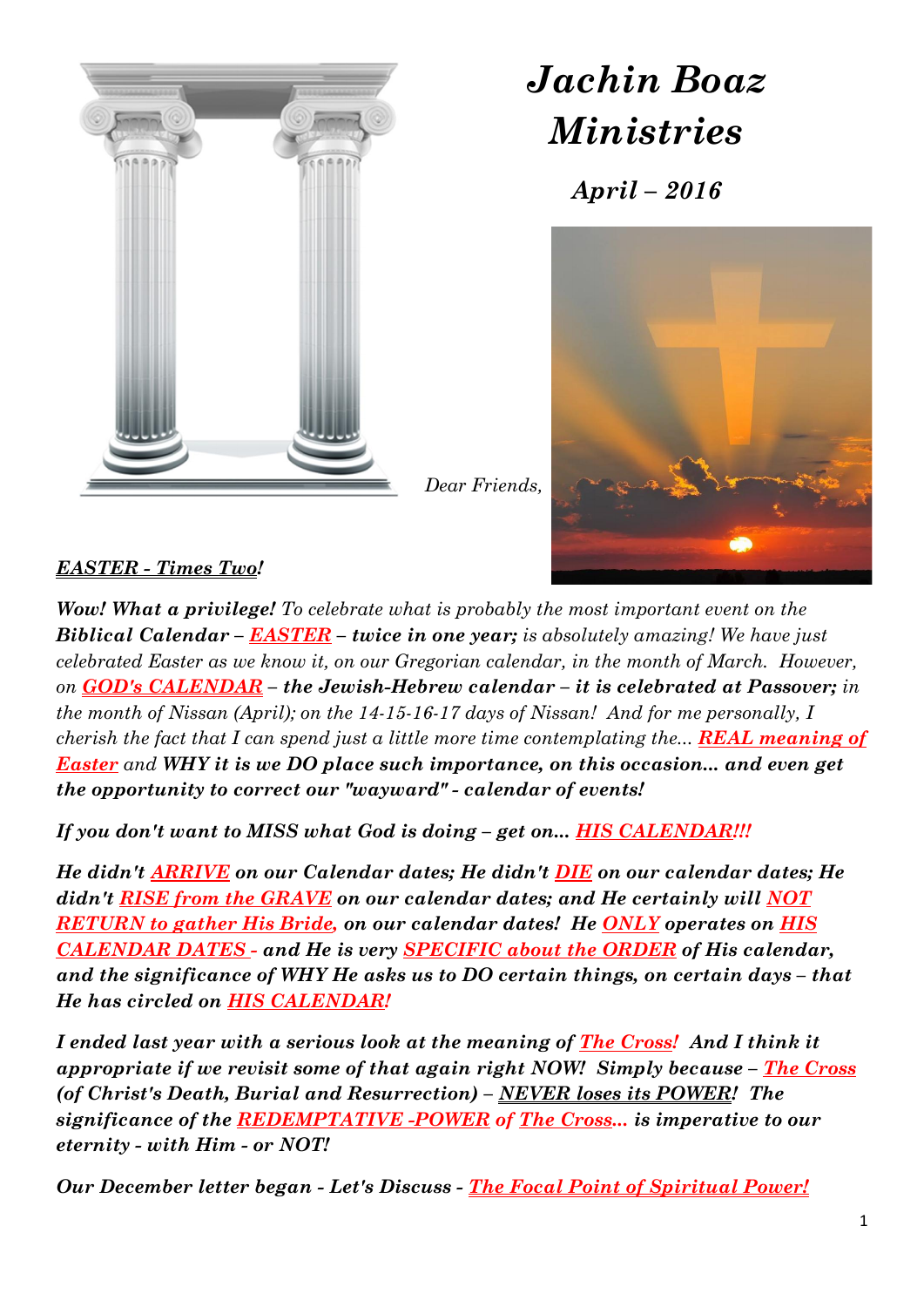*Galatians 6:14 …But far be it from me to glory [in anything or anyone] except in the cross of our Lord Jesus Christ (the Messiah) through Whom the world has been crucified to me, and I to the world! (Amp) Amen!*

*I want to share with you some very powerful words from our departed, but dearly beloved brother, Oswald Chambers. Listen to what he has to say about a very important topic... The Focal Point of Spiritual Power! (Emphasis is mine).*

*"If you want to know the POWER of God (that is, the resurrection life of Jesus) in your human flesh, you MUST DWELL on the TRAGEDY of God. Break away from your personal concern over your own spiritual condition, and with a completely open spirit consider the TRAGEDY of God. Instantly the POWER of God will be IN you. "Look to Me…" (Isaiah 45:22).* 

*Pay attention to the external Source and the INTERNAL POWER will be there. We LOSE POWER because we DON'T FOCUS on the RIGHT thing.* 

*The EFFECT of the Cross is - salvation, sanctification, healing, etc., but we ARE NOT to preach any of these. We ARE to preach "Jesus Christ and Him crucified" (1 Corinthians 2:2). The PROCLAIMING of Jesus will do its OWN work!* 

*CONCENTRATE on God's FOCAL POINT in your preaching, and EVEN IF your listeners seem to pay it NO attention, they will NEVER be the same again. If I share MY OWN words, they are of NO MORE importance, than your words are to me.* 

*But IF WE SHARE the TRUTH of GOD with ONE ANOTHER, we WILL encounter it again and again.* 

*We have to FOCUS on the great POINT of SPIRITUAL POWER — The CROSS. If we STAY in CONTACT WITH that CENTRE of POWER, its energy is RELEASED in our lives.* 

In HOLINESS movements and SPIRITUAL EXPERIENCE meetings, the **FOCUS** *tends* to be *put - NOT on the Cross of Christ, BUT on the EFFECTS of the Cross. (Remember what the EFFECTS are – salvation; sanctification; healing etc.…)*

*The FEEBLENESS of the CHURCH is being criticized today, and the criticism is JUSTIFIED.* 



*One reason for the feebleness is - that there has NOT been this FOCUS on the TRUE CENTRE of SPIRITUAL POWER.* 

*We have NOT dwelt enough on the TRAGEDY of Calvary, or on the MEANING of REDEMPTION."*

*If we fast-forward to today; I opened my devotionals to read...*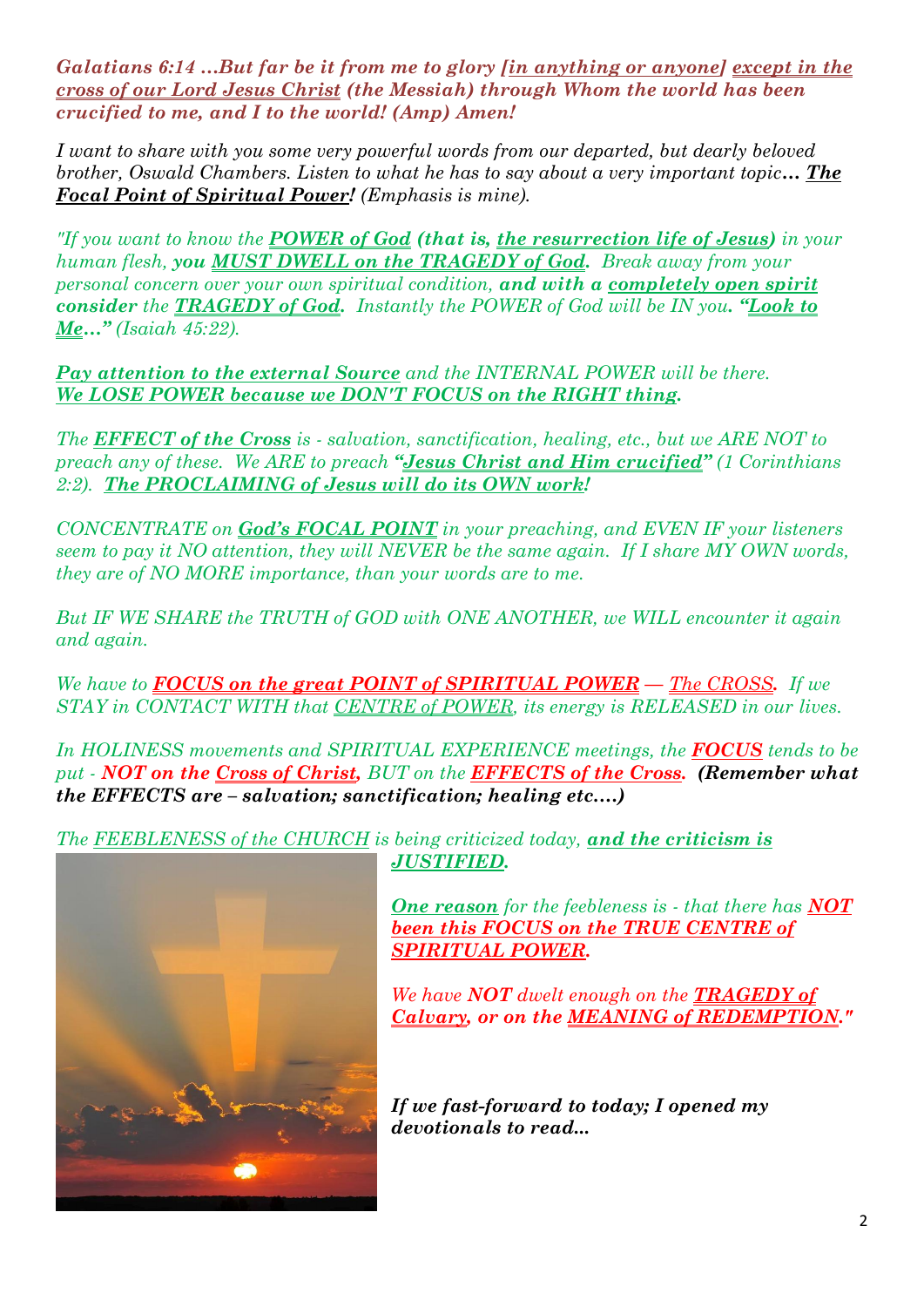## *Genesis 8:4 On the seventeenth day of the seventh month the ark came to rest on the mountains of Ararat [in Armenia].*

*"For 40 days and nights, it rained so hard that the whole world perished, except for Noah and those who were with him in the ark. At the end of 150 days, on the 17th day of the seventh month, the ark rested on the mountains of Ararat.*

*In Hebrew, the word "Ararat" means "the curse is reversed". The waters of judgment receded, causing the ark to rest on the mountains of Ararat, on new ground where the curse is reversed. And it happened on the 17th day of the seventh month on the Feast of Firstfruits—the exact date that Jesus rose from the dead 4,000 years later!*

*When Christ rose from the dead, we were raised together with Him. (Colossians 2:12). We who are in Christ our true ark stand on resurrection ground where the curse has been reversed (Galatians 3:13), where diseases, poverty and failures have no right to operate!" (Destined to Reign).*

*It's called – Standing on NO–CURSE Ground! Thank you Pastor Joseph Prince – for reminding us of just how effective that "Redemption Plan" of God's - really was – and IS – and continues to BE!*

*It TRULY – NEVER loses its POWER! Hallelujah!* 

*That's shoutin' time about there!* 

*That IS the very MEANING of REDEMPTION – The Tragedy of the God – The Cross of Christ!* 

*He DIED - that you might LIVE! Hallelujah!* 



*And then I went on to read...in part – some more of Oswald chambers writings...*

*Mark 9:9 He commanded them that they should tell no one the things they had seen, till the Son of Man had risen from the dead.*

*As the disciples were commanded, you should also say nothing... UNTIL – the... Son of Man has risen in you — until the life of the risen Christ so dominates you - that you truly understand ...what He taught while here on earth.*

*"…tell no one…." But so many people do tell what they saw on the Mount of Transfiguration — their mountaintop experience. They have seen a vision and they testify to it, but there is no connection between what they say and how they live. Their lives don't add up because... the Son of Man has not yet risen in them. How long will it be before His resurrection life is formed and evident - in you?*